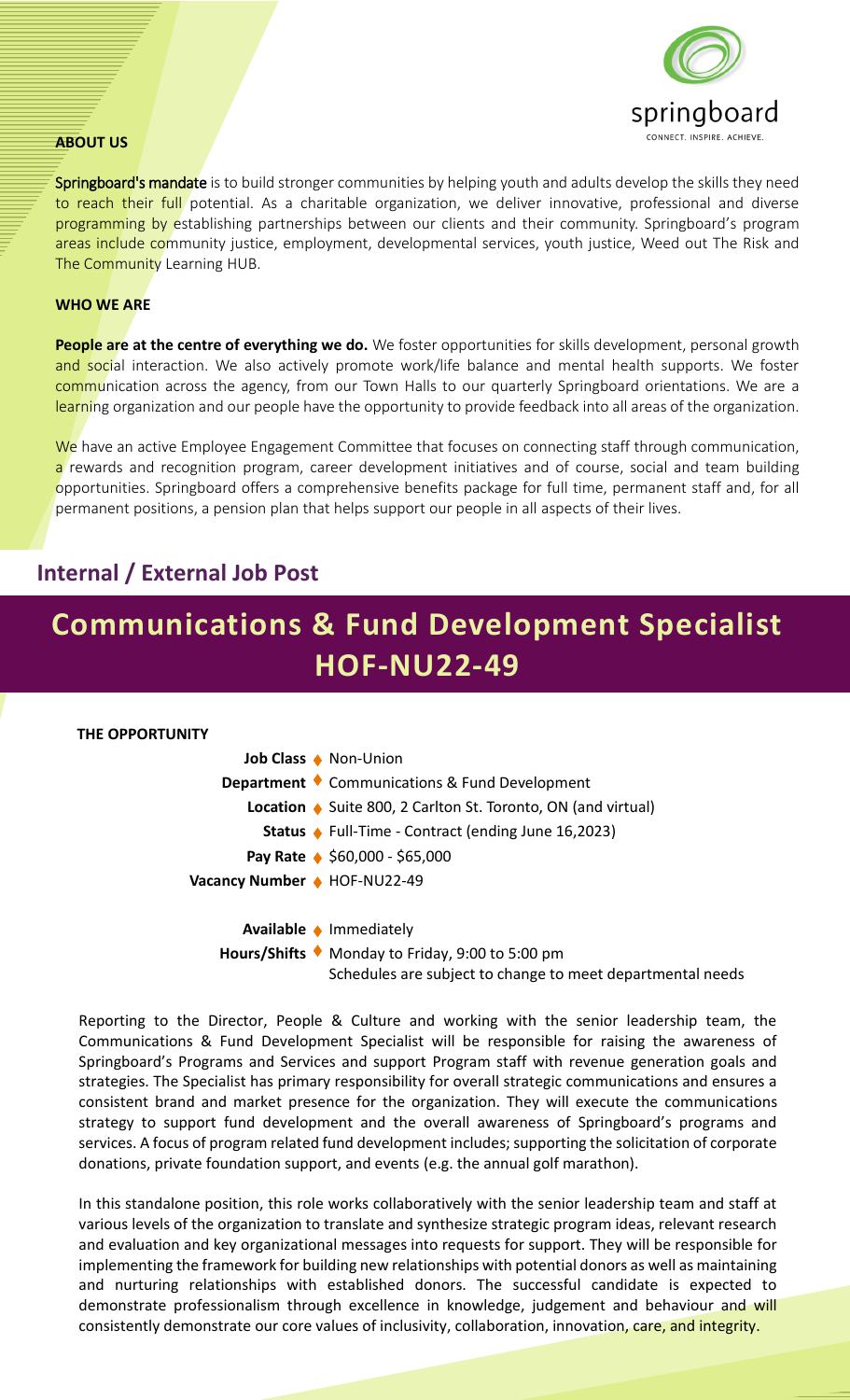Springboard offers a comprehensive benefits, pension and vacation plan.

## **WAYS YOU CAN CONTRIBUTE**

### **Communications and Social Media**

- Manage the organization's brand image and serve as the brand "voice" on social media and all external communications including creation of social media graphics, presentations and marketing materials with Canva.
- Oversee the organization's existing communications plan, working closely with Program Managers to support all program related priorities according to the strategic plan
- Utilize Hootsuite and Google analytics to track the impact and reach of Springboard's social media content across all platforms.
- Proactively deepen relationships with existing donors, partners and sponsors through donor communications. (e.g. Donor Newsletter)
- Regularly update Wordpress website to maintain and improve user experience
- Responsible for internal communications (eg weekly communication and bi-monthly Staff Newsletter via Mailchimp).
- Responsible for finalizing production of the 2021 Annual Report.
- Serve on Employee Engagement Committee to support Communications needs, activities and provide insight

### **Fund Development**

- Work closely with the Program Management team to support proposals for various levels of government, foundations and corporations, to ensure they are compliant and reflect Springboard's reputation as a leading multi-service organization in Ontario.
- Research opportunities for proposal development in areas closely aligned with program priorities
- Manage funding requests throughout the life cycle of funder responses, including supporting management team and staff resources to understand and meet deadlines.
- Coordinate Sponsorship needs and day of activities of Annual Golf Event 2022

### **WHO YOU ARE**

- Post-secondary degree in business, communications, journalism, marketing, fundraising or related field
- 3-5 years of relevant experience, preferably in a professional services environment with exposure to large scale, complex proposal request development
- Experience in coordinating special events and individual/corporate fund development
- Strong knowledge of social media and digital marketing strategies, best practices, and analysis
- Strong knowledge of social media platforms and tools (Facebook, Twitter, Instagram, LinkedIn, YouTube), email marketing services (preferably MailChimp) and Canva
- Strong knowledge of content marketing principles and related areas such as search engine optimization and writing for the web
- Experience with social media scheduling, aggregator and reporting tools like Hootsuite
- Experience developing a variety of content (e.g. written content, infographics, webinars, videos)
- Experience executing paid campaigns on Facebook, Instagram, LinkedIn Twitter
- Demonstrated experience using Google Analytics and other analytics platforms
- Exceptional writing, proofreading and editing skills
- Strong personal and professional integrity
- High proficiency with Microsoft Office suite (particularly Word, Excel and PowerPoint)
- Superior writing, editing and proofreading skills with a focus on content and style.
- Passion to produce a high quality and quantity of work, often under tight timelines, with an obvious commitment to client service (internal and external)
- Enthusiasm to collaborate, excel and deliver outcomes in a team environment.
- Capacity to work independently and as part of a team
- Ability to maintain flexibility in managing multiple project deadlines while still being able to provide support to other departments as required

# **Preferred Qualifications:**

- Knowledge of community justice, employment and developmental disabilities
- Image and video editing skills
- Familiarity with Adobe Creative Suite and content management systems (preferably WordPress)
- Hootsuite and Google Analytics certifications
- Membership and active involvement in the Association of Fundraising Professionals (AFP)